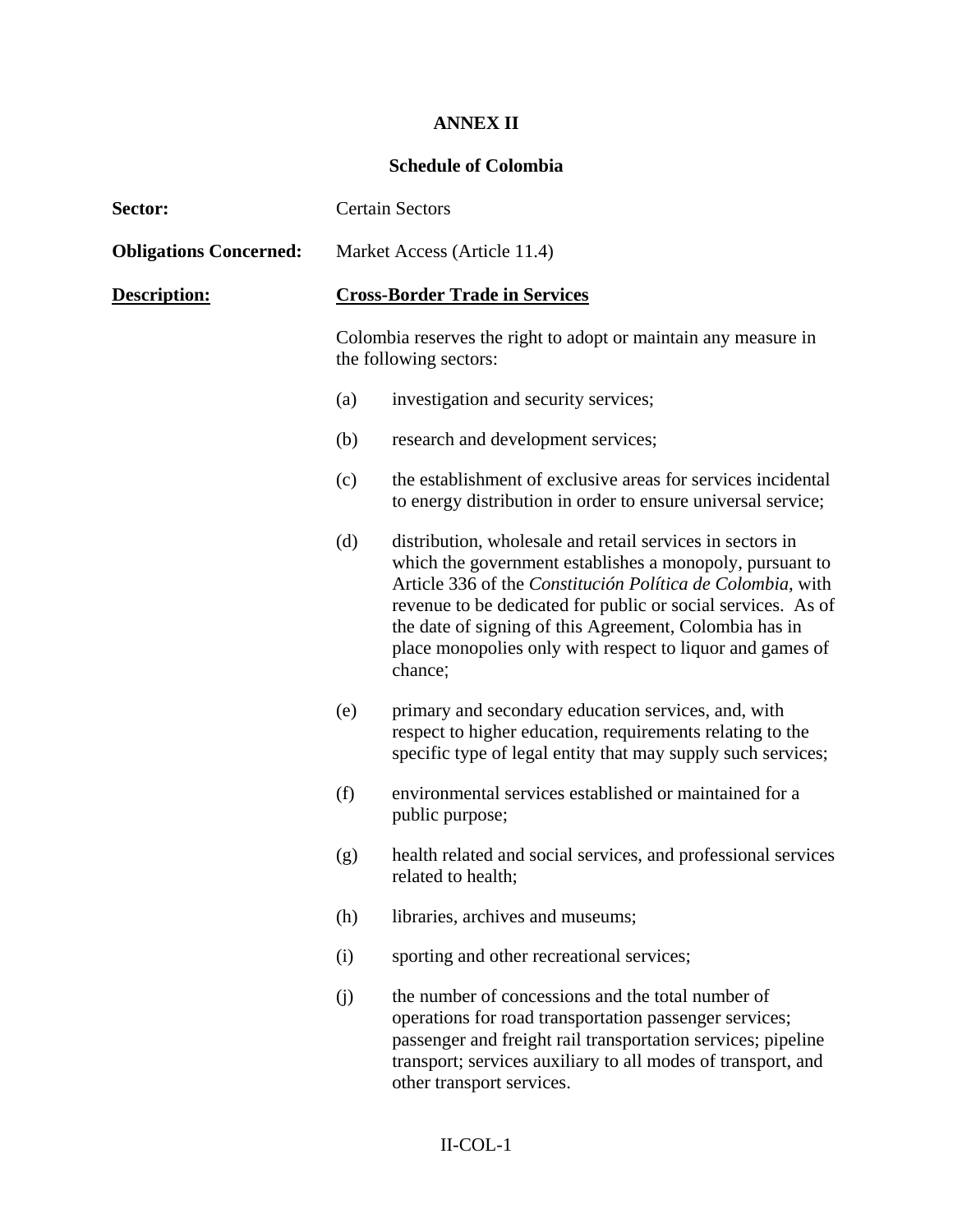For greater certainty, no measure shall be inconsistent with Colombia's obligations under Article XVI of GATS.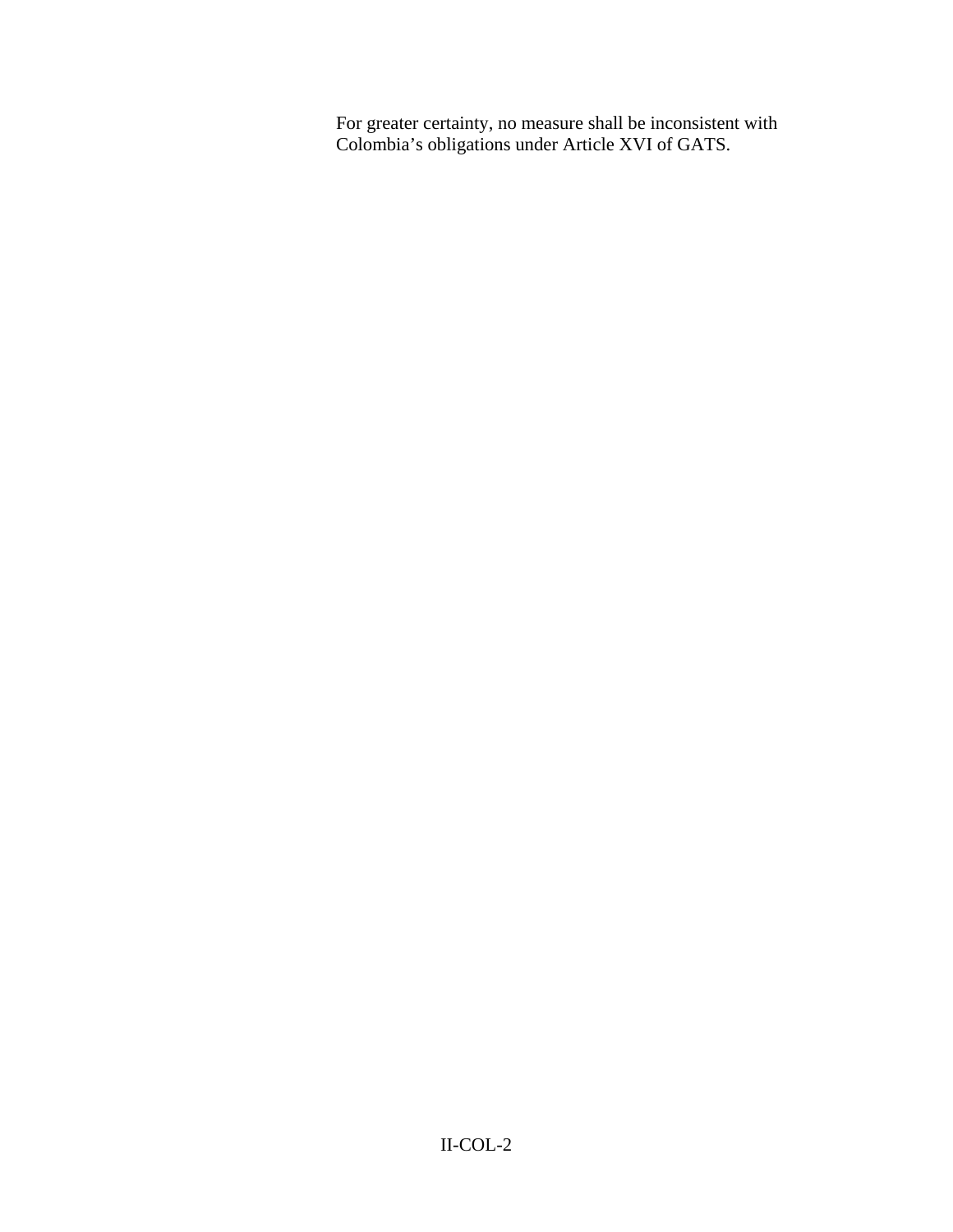| Sector:                       | All Sectors                                                                                                                                                                                  |  |
|-------------------------------|----------------------------------------------------------------------------------------------------------------------------------------------------------------------------------------------|--|
| <b>Obligations Concerned:</b> | National Treatment (Article 10.3)                                                                                                                                                            |  |
| Description:                  | Investment                                                                                                                                                                                   |  |
|                               | Colombia reserves the right to adopt or maintain any measure<br>related to ownership of real property by foreigners in border<br>regions, national coasts, or insular territory of Colombia. |  |
|                               | For purposes of this entry:                                                                                                                                                                  |  |
|                               | <b>border region</b> means a zone of two $(2)$ kilometers in<br>(a)<br>width, parallel to the national border line;                                                                          |  |
|                               | (b)<br><b>national coast</b> means a zone of two (2) kilometers in<br>width, parallel to the line of the highest tide; and                                                                   |  |
|                               | insular territory means islands, islets, keys, headlands,<br>(c)<br>and shoals that are part of the territory of Colombia.                                                                   |  |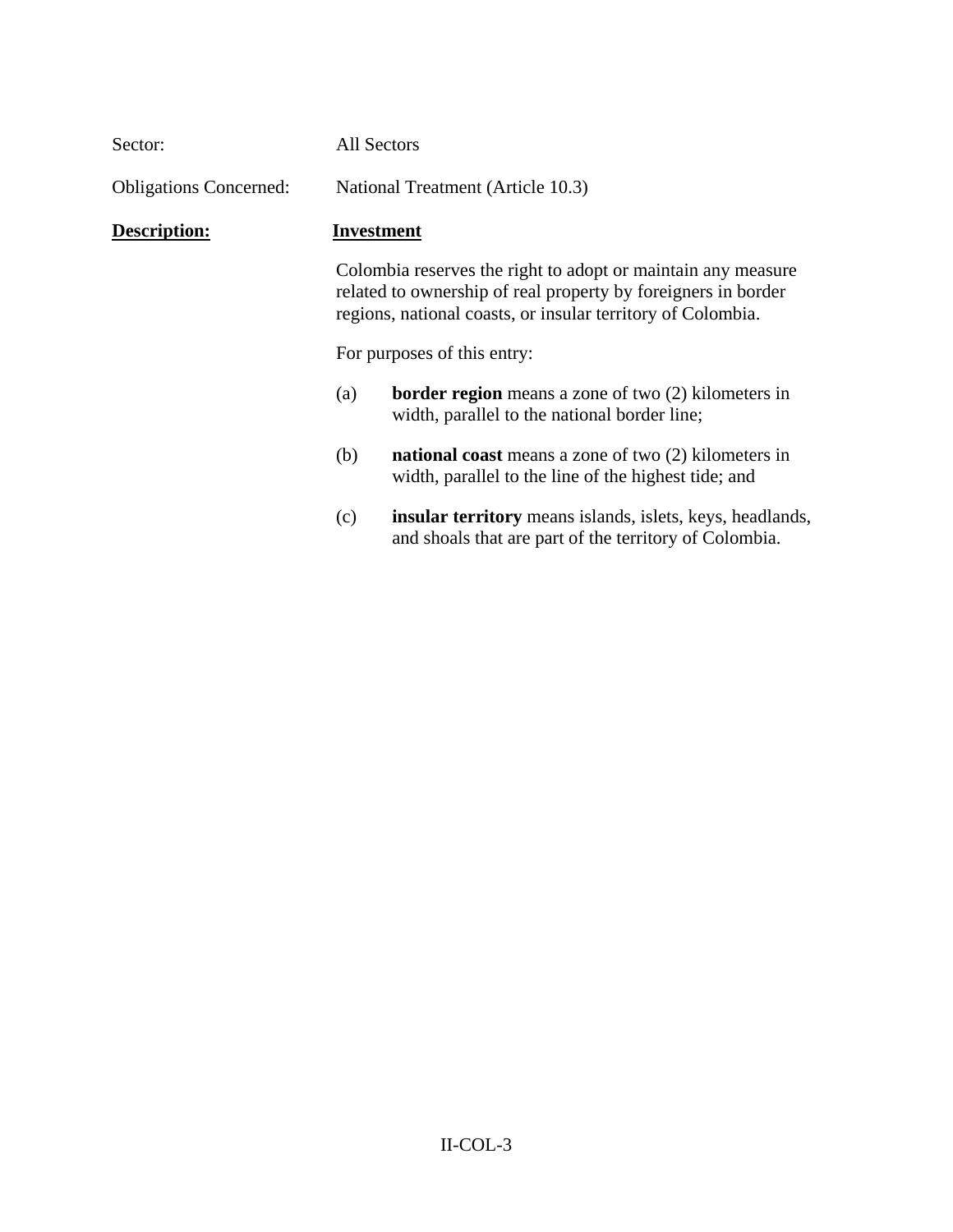| Sector:                       | All Sectors                                                                                                                                                                                                                                                           |                                                                                                                                                                                                                                                                |
|-------------------------------|-----------------------------------------------------------------------------------------------------------------------------------------------------------------------------------------------------------------------------------------------------------------------|----------------------------------------------------------------------------------------------------------------------------------------------------------------------------------------------------------------------------------------------------------------|
| <b>Obligations Concerned:</b> |                                                                                                                                                                                                                                                                       | Most Favored Nation Treatment (Articles 10.4 and 11.3)                                                                                                                                                                                                         |
| Description:                  | <b>Investment and Cross-Border Trade in Services</b>                                                                                                                                                                                                                  |                                                                                                                                                                                                                                                                |
|                               |                                                                                                                                                                                                                                                                       | Colombia reserves the right to adopt or maintain any measure that<br>accords differential treatment to countries under any bilateral or<br>multilateral international agreement in force or signed prior to the<br>date of entry into force of this Agreement. |
|                               | Colombia reserves the right to adopt or maintain any measure that<br>accords differential treatment to countries under any bilateral or<br>multilateral international agreement in force or signed after the<br>date of entry into force of this Agreement involving: |                                                                                                                                                                                                                                                                |
|                               | (a)                                                                                                                                                                                                                                                                   | aviation;                                                                                                                                                                                                                                                      |
|                               | (b)                                                                                                                                                                                                                                                                   | fisheries;                                                                                                                                                                                                                                                     |
|                               | (c)                                                                                                                                                                                                                                                                   | maritime matters, including salvage.                                                                                                                                                                                                                           |
|                               |                                                                                                                                                                                                                                                                       |                                                                                                                                                                                                                                                                |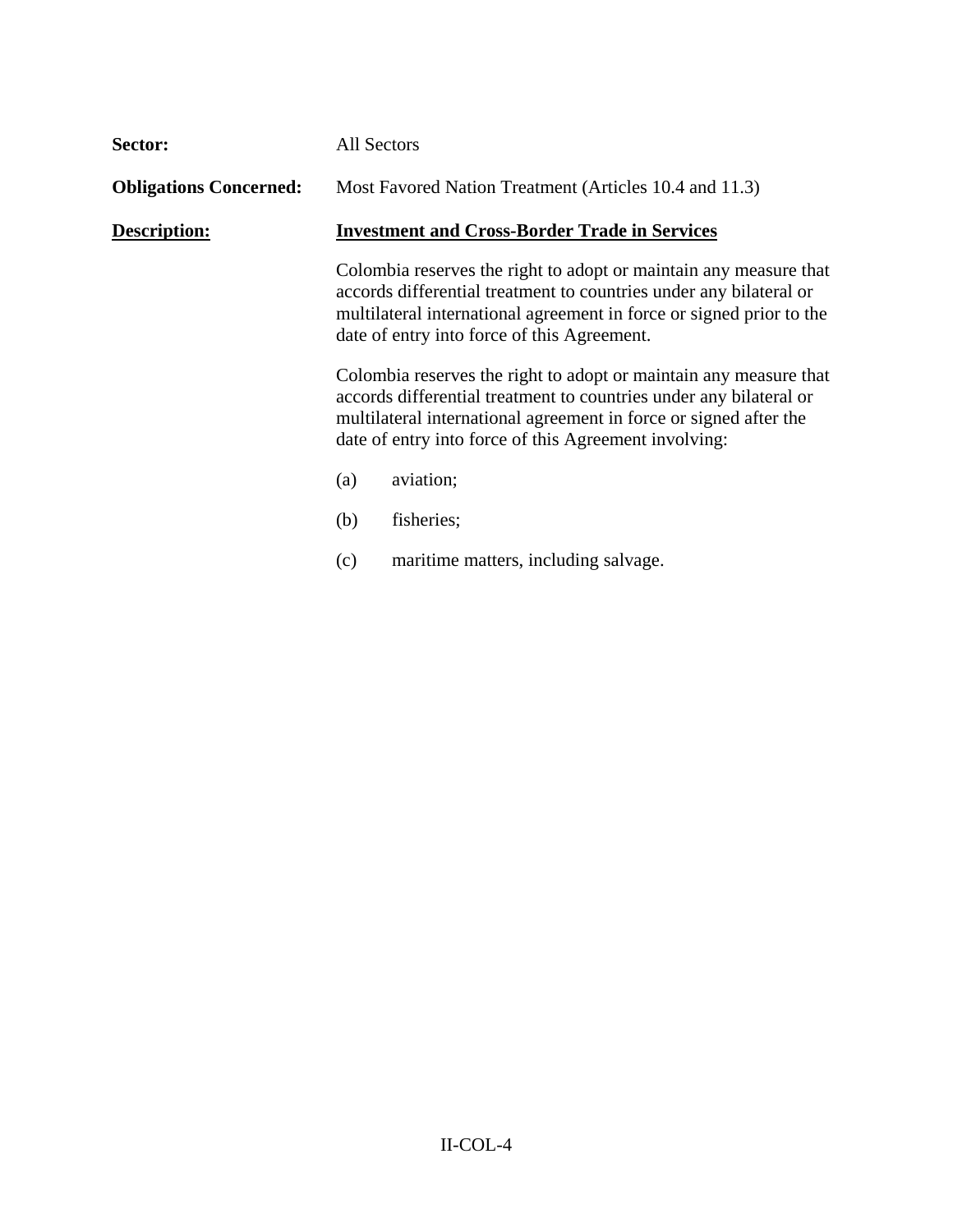| Sector:                       | <b>Social Services</b>                                                                                                                                                                                                                                                                                                                                                                                                      |
|-------------------------------|-----------------------------------------------------------------------------------------------------------------------------------------------------------------------------------------------------------------------------------------------------------------------------------------------------------------------------------------------------------------------------------------------------------------------------|
| <b>Obligations Concerned:</b> | Market Access (Article 11.4)<br>National Treatment (Articles 10.3 and 11.2)<br>Most Favored Nation Treatment (Articles 10.4 and 11.3)<br>Local Presence (Article 11.5)<br>Performance Requirements (Article 10.9)<br>Senior Management and Board of Directors (Article 10.10)                                                                                                                                               |
| Description:                  | <b>Investment and Cross-Border Trade in Services</b>                                                                                                                                                                                                                                                                                                                                                                        |
|                               | Colombia reserves the right to adopt or maintain any measure with<br>respect to the provision of law enforcement and correctional<br>services, and the following services to the extent they are social<br>services established or maintained for a public purpose: social<br>readaptation, income security or insurance, social security, social<br>welfare, public training and education, health, and child care.        |
|                               | For greater certainty, the social security system (Sistema de<br>Seguridad Social Integral) of Colombia is currently comprised of<br>the following mandatory systems: pensions (Sistema General de<br>Pensiones), health insurance (Sistema General de Seguridad Social<br>en Salud), workers compensation (Sistema General de Riesgos<br>Profesionales), and severance pay (Régimen de Cesantía y Auxilio<br>de Cesantía). |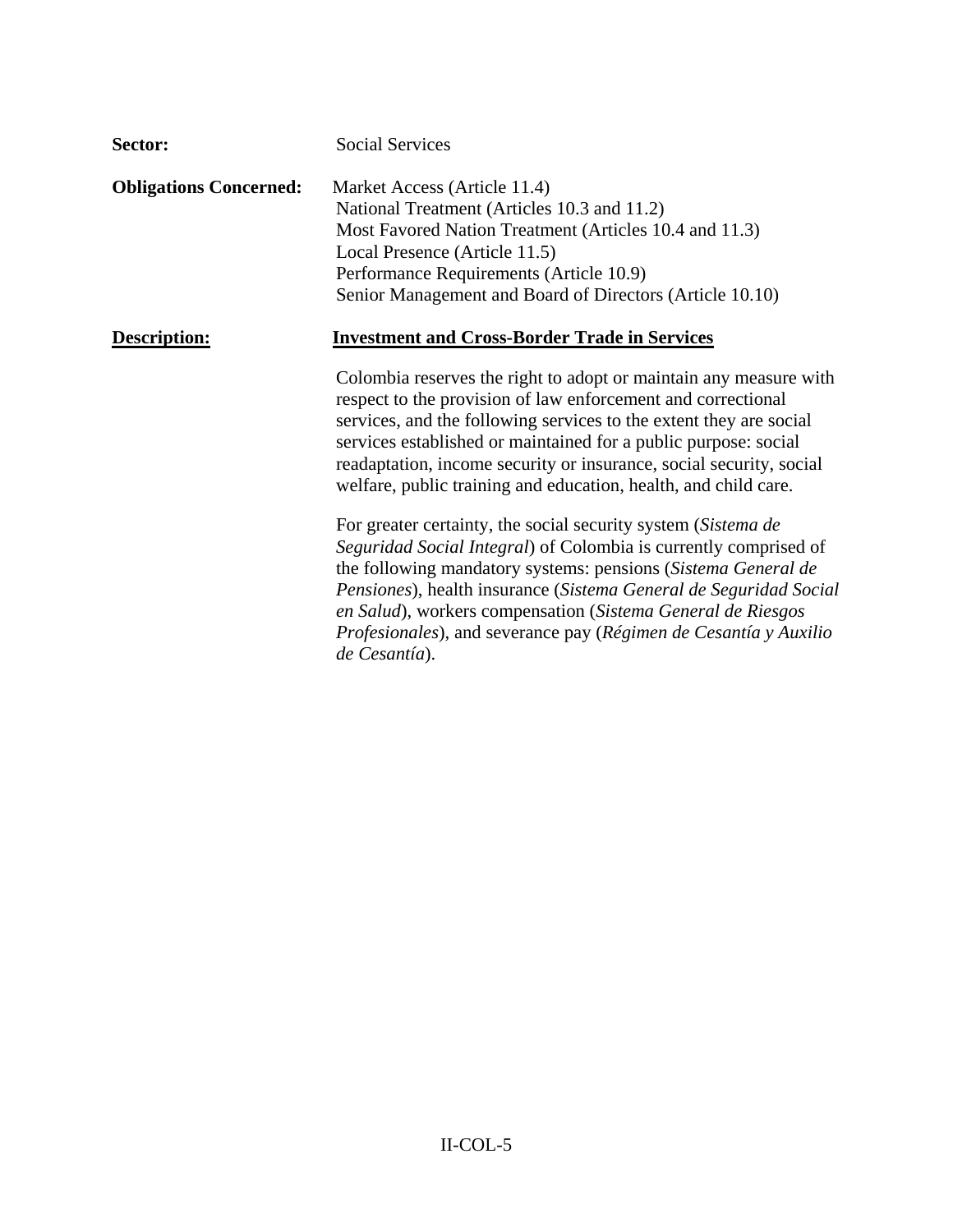| Sector:                       | <b>Issues Related to Minorities and Ethnic Groups</b>                                                                                                                                                                                                                                                                                                                                                                                                                                                                                  |
|-------------------------------|----------------------------------------------------------------------------------------------------------------------------------------------------------------------------------------------------------------------------------------------------------------------------------------------------------------------------------------------------------------------------------------------------------------------------------------------------------------------------------------------------------------------------------------|
| <b>Obligations Concerned:</b> | National Treatment (Articles 10.3 and 11.2)<br>Market Access (Article 11.4)<br>Most Favored Nation Treatment (Articles 10.4 and 11.3)<br>Local Presence (Article 11.5)<br>Performance Requirements (Article 10.9)<br>Senior Management and Board of Directors (Article 10.10)                                                                                                                                                                                                                                                          |
| Description:                  | <b>Investment and Cross-Border Trade in Services</b>                                                                                                                                                                                                                                                                                                                                                                                                                                                                                   |
|                               | Colombia reserves the right to adopt or maintain any measure<br>according rights or preferences to socially or economically<br>disadvantaged minorities and ethnic groups, including with respect<br>to the communal lands held by ethnic groups in accordance with<br>Art. 63 of the <i>Constitución Política de Colombia</i> . The ethnic<br>groups in Colombia are: indigenous and Rom (gypsy) people,<br>Afro-Colombian communities and the Raizal community of the<br>Archipelago of San Andres, Providencia, and Santa Catalina. |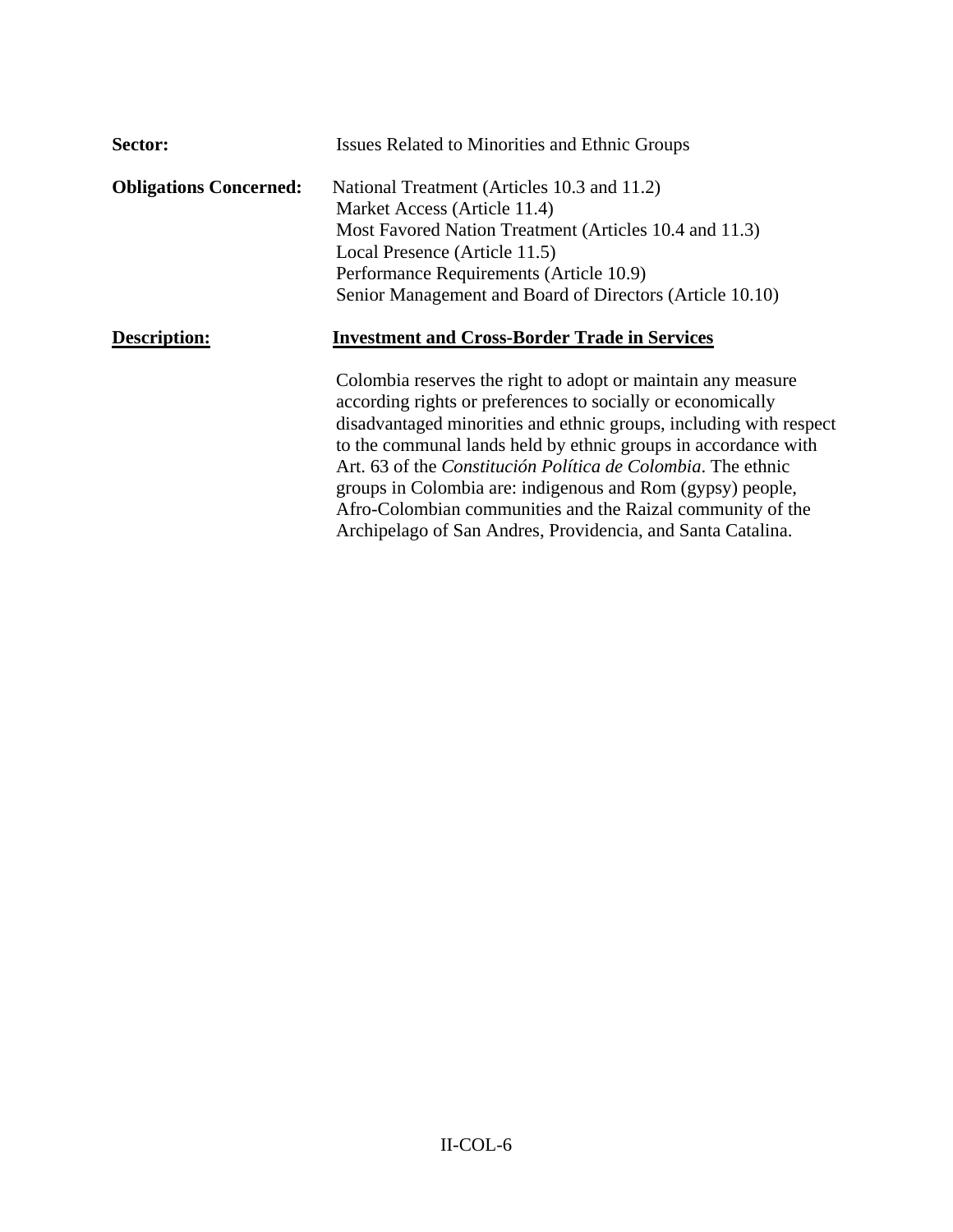| Sector:                       |                                                                                                                                                                                                                                                             | <b>Cultural Industries and Activities</b>                                                                                                                                                      |
|-------------------------------|-------------------------------------------------------------------------------------------------------------------------------------------------------------------------------------------------------------------------------------------------------------|------------------------------------------------------------------------------------------------------------------------------------------------------------------------------------------------|
| <b>Obligations Concerned:</b> |                                                                                                                                                                                                                                                             | National Treatment (Articles 10.3 and 11.2)<br>Most Favored Nation Treatment (Articles 10.4 and 11.3)                                                                                          |
| Description:                  | <b>Investment and Cross-Border Trade in Services</b><br>For purposes of this entry, the term "cultural industries and<br>activities" means:                                                                                                                 |                                                                                                                                                                                                |
|                               |                                                                                                                                                                                                                                                             |                                                                                                                                                                                                |
|                               | (a)                                                                                                                                                                                                                                                         | publication, distribution, or sale of books, magazines,<br>periodical publications, or printed or electronic newspapers,<br>excluding the printing and typesetting of any of the<br>foregoing; |
|                               | (b)                                                                                                                                                                                                                                                         | production, distribution, sale, or display of recordings of<br>movies or videos;                                                                                                               |
|                               | (c)                                                                                                                                                                                                                                                         | production, distribution, sale, or display of music<br>recordings in audio or video format;                                                                                                    |
|                               | (d)                                                                                                                                                                                                                                                         | production and presentation of performing arts;                                                                                                                                                |
|                               | (e)                                                                                                                                                                                                                                                         | production and exhibition of visual arts;                                                                                                                                                      |
|                               | (f)                                                                                                                                                                                                                                                         | production, distribution, or sale of printed music scores or<br>scores readable by machines;                                                                                                   |
|                               | (g)                                                                                                                                                                                                                                                         | design, production, distribution, and sale of handicrafts; or                                                                                                                                  |
|                               | (h)                                                                                                                                                                                                                                                         | radiobroadcasts aimed at the public in general, as well as<br>all radio, television, and cable television-related activities;<br>satellite programming services; and broadcasting networks.    |
|                               | Colombia reserves the right to adopt or maintain any measure<br>according preferential treatment to persons of any other country<br>pursuant to any agreement between Colombia and such other<br>country containing specific commitments regarding cultural |                                                                                                                                                                                                |

cooperation or co-production in cultural industries and activities.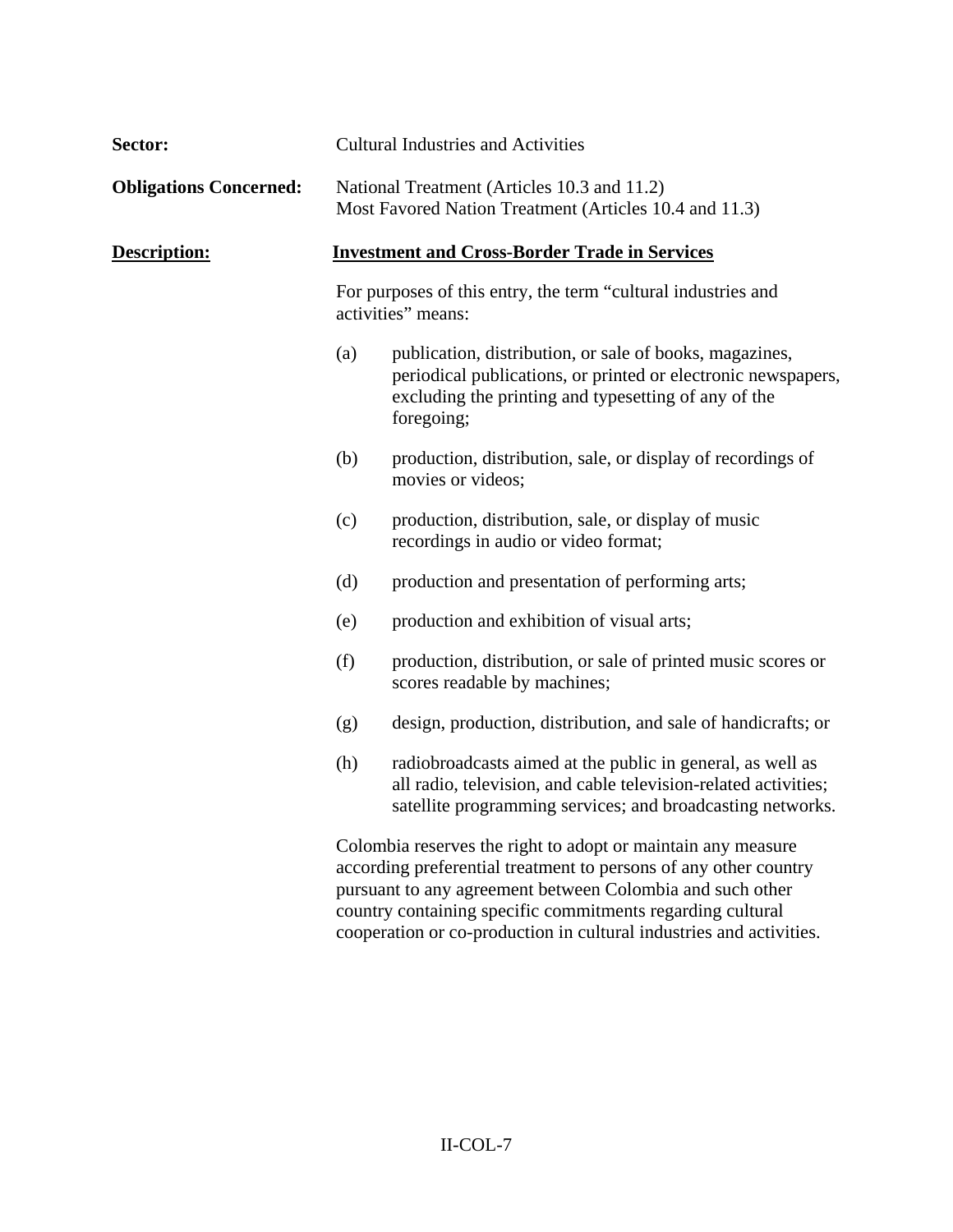For greater certainty, articles 10.3, 10.4 and Chapter Eleven do not apply to "government support"<sup>[2](#page-7-0)</sup> for the promotion of cultural industries and activities.

Colombia may adopt or maintain any measure that accords a person of another Party treatment equivalent to that accorded by that other Party to Colombian persons in the audiovisual, publishing, or music sector.

<span id="page-7-0"></span><sup>&</sup>lt;sup>2</sup> For purposes of this entry, "government support" means tax incentives, incentives for the reduction of mandatory contributions, government grants, government-supported loans, and guaranties, trusts, or insurance provided by a government, irrespective of whether a private entity is wholly or partially responsible for management of the government support. However, a measure is not covered by this entry to the extent that it is inconsistent with Article 22.3 (Taxation).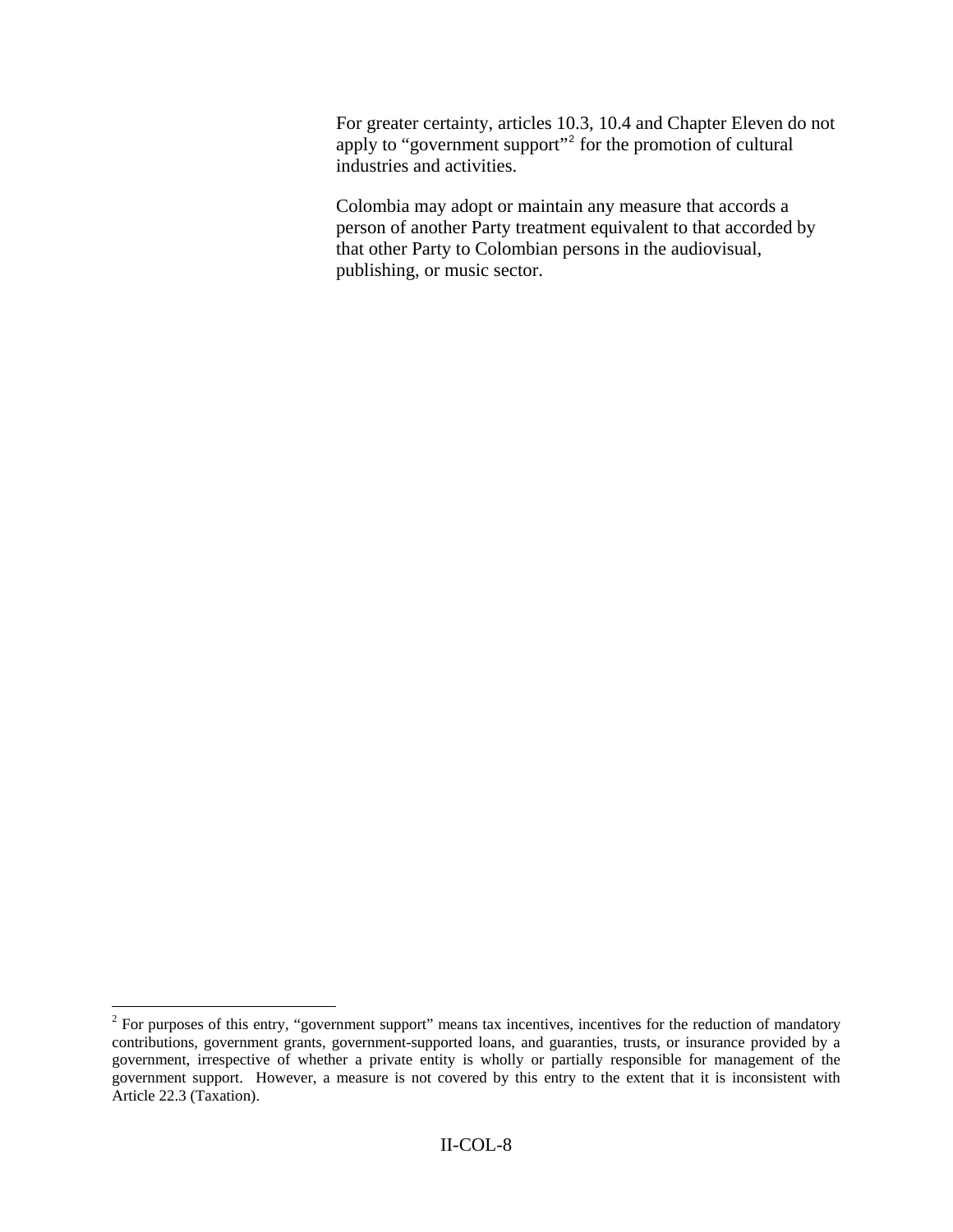| Sector:                       | Jewelry Design<br>Performing Arts<br>Music<br><b>Visual Arts</b><br>Publishing                                                                                                                                                                                                                                                                                          |
|-------------------------------|-------------------------------------------------------------------------------------------------------------------------------------------------------------------------------------------------------------------------------------------------------------------------------------------------------------------------------------------------------------------------|
| <b>Obligations Concerned:</b> | National Treatment (Article 11.2)<br>Performance Requirements (Article 10.9)                                                                                                                                                                                                                                                                                            |
| Description:                  | <b>Investment and Cross-Border Trade in Services</b>                                                                                                                                                                                                                                                                                                                    |
|                               | Colombia reserves the right to adopt or maintain any measure<br>conditioning the receipt or continued receipt of government<br>support <sup>2</sup> for the development and production of jewelry design,<br>performing arts, music, visual arts, and publishing on the<br>achievement by the recipient of a given level or percentage of<br>domestic creative content. |
|                               | For greater certainty, this entry does not apply to advertising and<br>performance requirements shall in all cases be consistent with the<br>WTO Agreement on Trade-Related Investment Measures.                                                                                                                                                                        |

<span id="page-8-0"></span><sup>&</sup>lt;sup>2</sup> As defined in the footnote to the previous entry.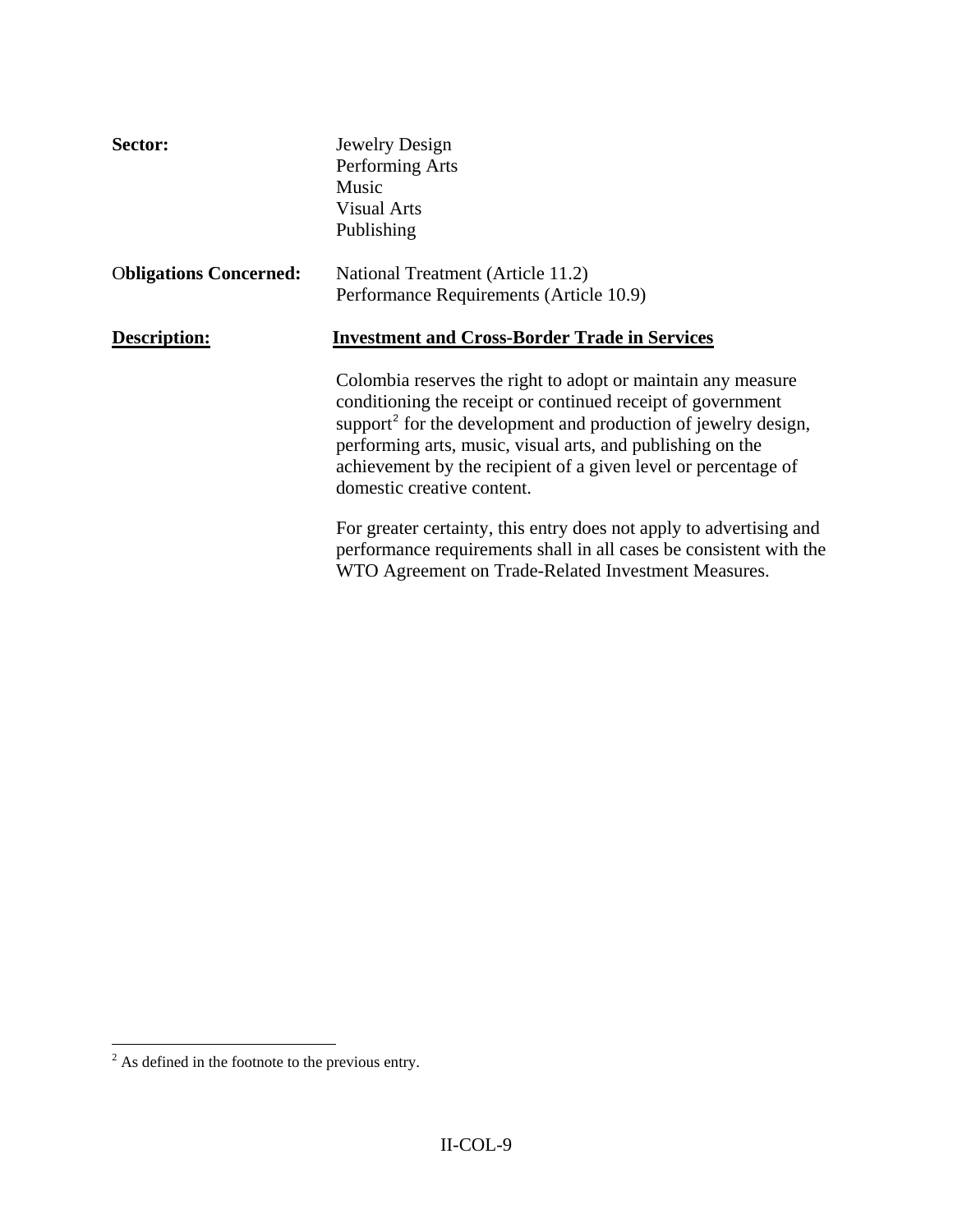| Sector:                       | <b>Handicraft Industries</b>                                                                                                                                                                     |  |
|-------------------------------|--------------------------------------------------------------------------------------------------------------------------------------------------------------------------------------------------|--|
| <b>Obligations Concerned:</b> | National Treatment (Article 11.2)<br>Performance Requirements (Article 10.9)                                                                                                                     |  |
| <b>Description:</b>           | <b>Investment and Cross-Border Trade in Services</b>                                                                                                                                             |  |
|                               | Colombia reserves the right to adopt or maintain any measure<br>relating to the design, distribution, retailing, or exhibition of<br>handicrafts that are identified as handicrafts of Colombia. |  |
|                               | For greater certainty, performance requirements shall in all cases<br>be consistent with the WTO Agreement on Trade-Related<br><b>Investment Measures.</b>                                       |  |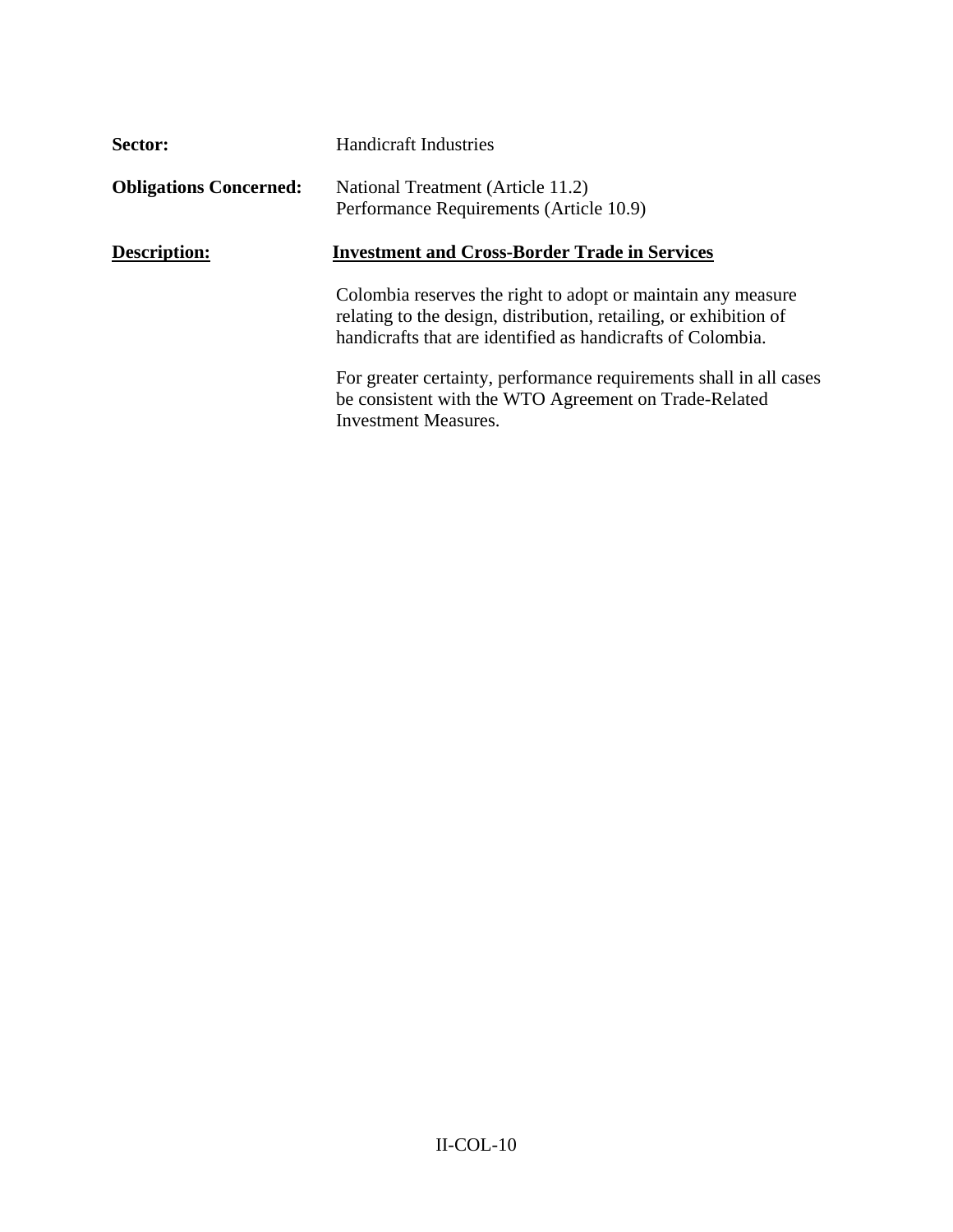| Sector:                       |                                                      | <b>Audiovisual Services</b><br>Advertising                                                                                                                                                                                                                                                                                                                                                                                                                                                                                                                                                                                                                                                  |
|-------------------------------|------------------------------------------------------|---------------------------------------------------------------------------------------------------------------------------------------------------------------------------------------------------------------------------------------------------------------------------------------------------------------------------------------------------------------------------------------------------------------------------------------------------------------------------------------------------------------------------------------------------------------------------------------------------------------------------------------------------------------------------------------------|
| <b>Obligations Concerned:</b> |                                                      | National Treatment (Article 11.2)<br>Performance Requirements (Article 10.9)                                                                                                                                                                                                                                                                                                                                                                                                                                                                                                                                                                                                                |
| Description:                  | <b>Investment and Cross-Border Trade in Services</b> |                                                                                                                                                                                                                                                                                                                                                                                                                                                                                                                                                                                                                                                                                             |
|                               | Cinematographic Works                                |                                                                                                                                                                                                                                                                                                                                                                                                                                                                                                                                                                                                                                                                                             |
|                               | (a)                                                  | Colombia reserves the right to adopt or maintain any<br>measure requiring that a specified percentage (not to<br>exceed 15 per cent) of the total cinematographic works<br>shown on an annual basis in cinemas or exhibition rooms in<br>Colombia consist of Colombian cinematographic works. In<br>establishing such a percentage, Colombia shall take into<br>account national cinematographic production conditions,<br>the existing exhibition infrastructure in the country, and<br>attendance averages.                                                                                                                                                                               |
|                               |                                                      | Cinematographic Works over Free-to-Air Television                                                                                                                                                                                                                                                                                                                                                                                                                                                                                                                                                                                                                                           |
|                               | (b)                                                  | Colombia reserves the right to adopt or maintain any<br>measure requiring that a specified percentage (not to<br>exceed 10 per cent) of the total cinematographic works<br>shown on an annual basis on free-to-air television channels<br>consist of Colombian cinematographic works. In<br>establishing such a percentage, Colombia shall take into<br>account the availability of national cinematographic works<br>for free-to-air television. Such works will count towards the<br>domestic content requirements applied to the channel as<br>described in the entry on free-to-air television and audio-<br>visual production services on pages 20 and 21, paragraph 5,<br>of Annex I. |
|                               |                                                      | Community Television <sup>1</sup>                                                                                                                                                                                                                                                                                                                                                                                                                                                                                                                                                                                                                                                           |
|                               | (c)                                                  | Colombia reserves the right to adopt or maintain any<br>measure requiring that a specified portion of weekly<br>programming for community television (not to exceed 56<br>hours per week) consist of national programming produced                                                                                                                                                                                                                                                                                                                                                                                                                                                          |

<span id="page-10-0"></span><sup>&</sup>lt;sup>1</sup> As defined in Acuerdo 006 de 1999.

by the community television operator.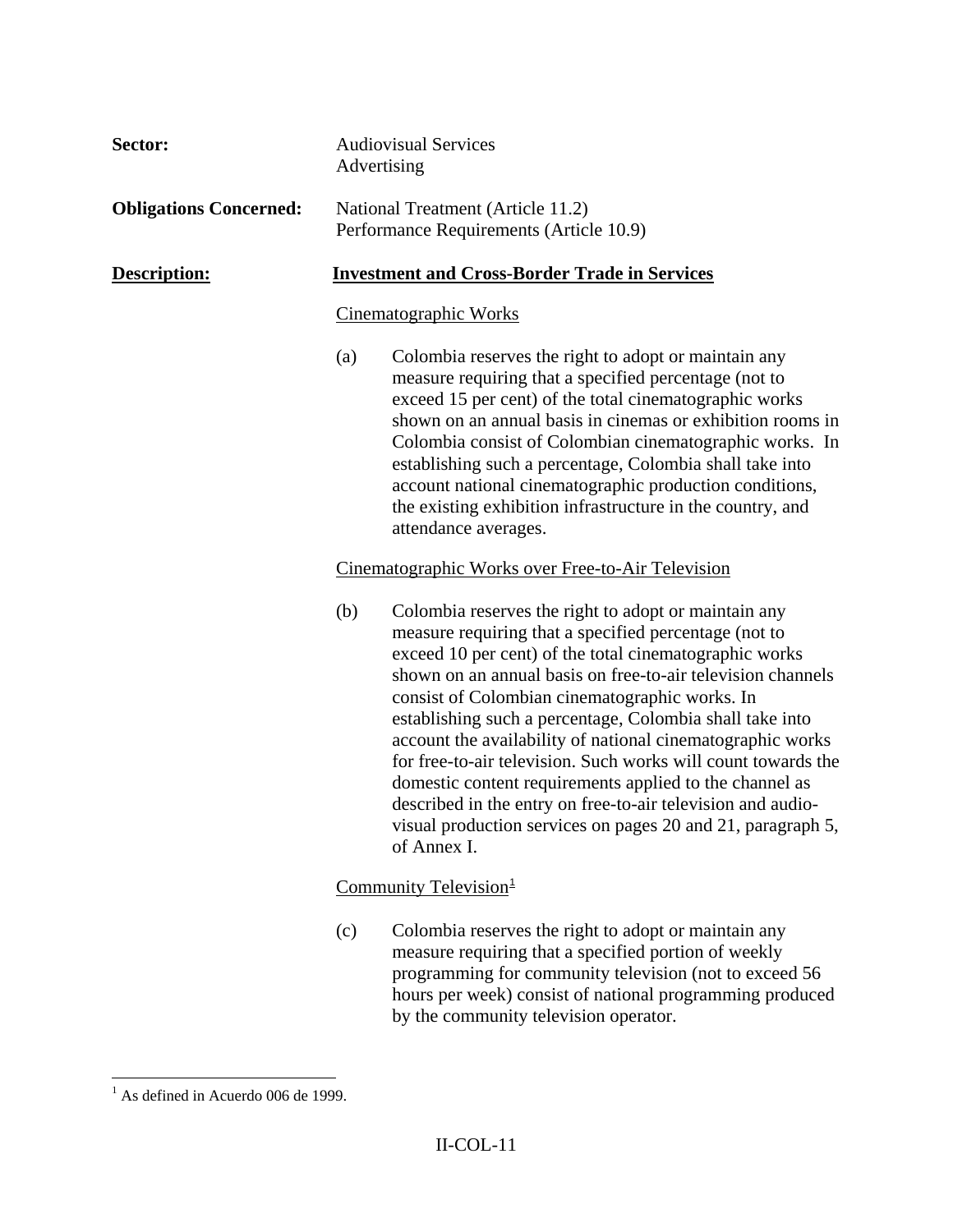#### Multichannel Free-to-Air Commercial Television

(d) Colombia reserves the right to impose the minimum programming requirements appearing in the entry on freeto-air television and audio-visual production services on pages 20 and 21, paragraph 5, of Annex I on multichannel free-to-air commercial television, except that such requirements may not be imposed on more than two channels or 25 per cent of the total number of channels (whichever is greater) made available by an individual service provider.

### Advertising

(e) Colombia reserves the right to adopt or maintain any measure requiring that a specific percentage (not to exceed 20 per cent) of total advertising orders placed annually with media services companies established in Colombia, other than newspapers, daily newspapers, and subscription services with headquarters outside Colombia, be produced and created in Colombia. Any such measure shall not apply to: (i) the advertisement in cinemas and exhibition rooms of upcoming movies; and, (ii) any media where the programming or content originates outside Colombia or to the rebroadcast or retransmission of such programming within Colombia.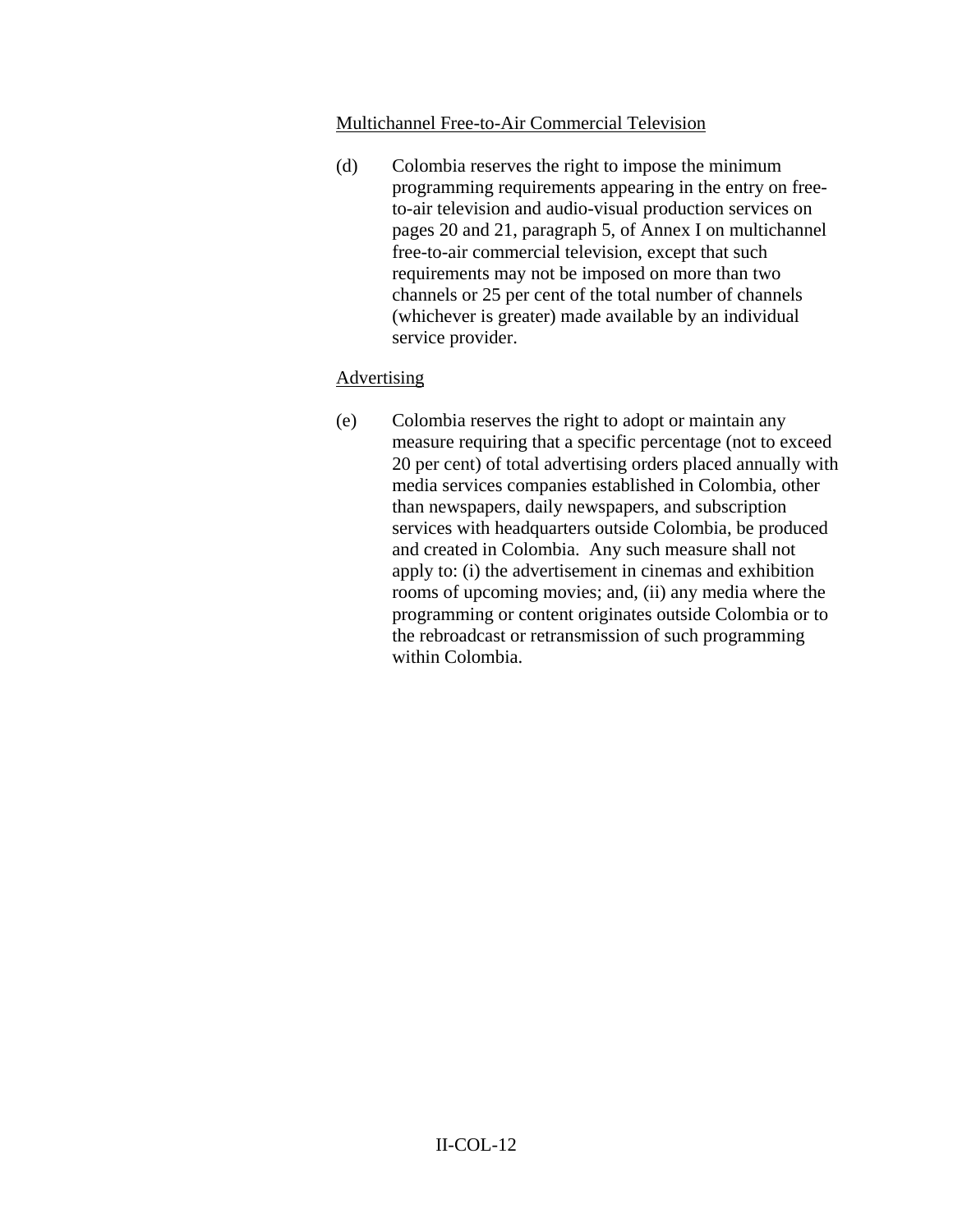| Sector:                       | <b>Traditional Expressions</b>                                                                                                                                                                                                                                                       |  |
|-------------------------------|--------------------------------------------------------------------------------------------------------------------------------------------------------------------------------------------------------------------------------------------------------------------------------------|--|
| <b>Obligations Concerned:</b> | National Treatment (Articles 10.3 and 11.2)                                                                                                                                                                                                                                          |  |
| <b>Description:</b>           | <b>Investment and Cross-Border Trade in Services</b>                                                                                                                                                                                                                                 |  |
|                               | Colombia reserves the right to adopt or maintain any measure<br>according rights or preferences to local communities with respect<br>to the support and development of expressions relating to<br>intangible cultural patrimony declared pursuant to Resolución No.<br>0168 de 2005. |  |
|                               | Any such measure shall not be inconsistent with Chapter Sixteen<br>(Intellectual Property Rights).                                                                                                                                                                                   |  |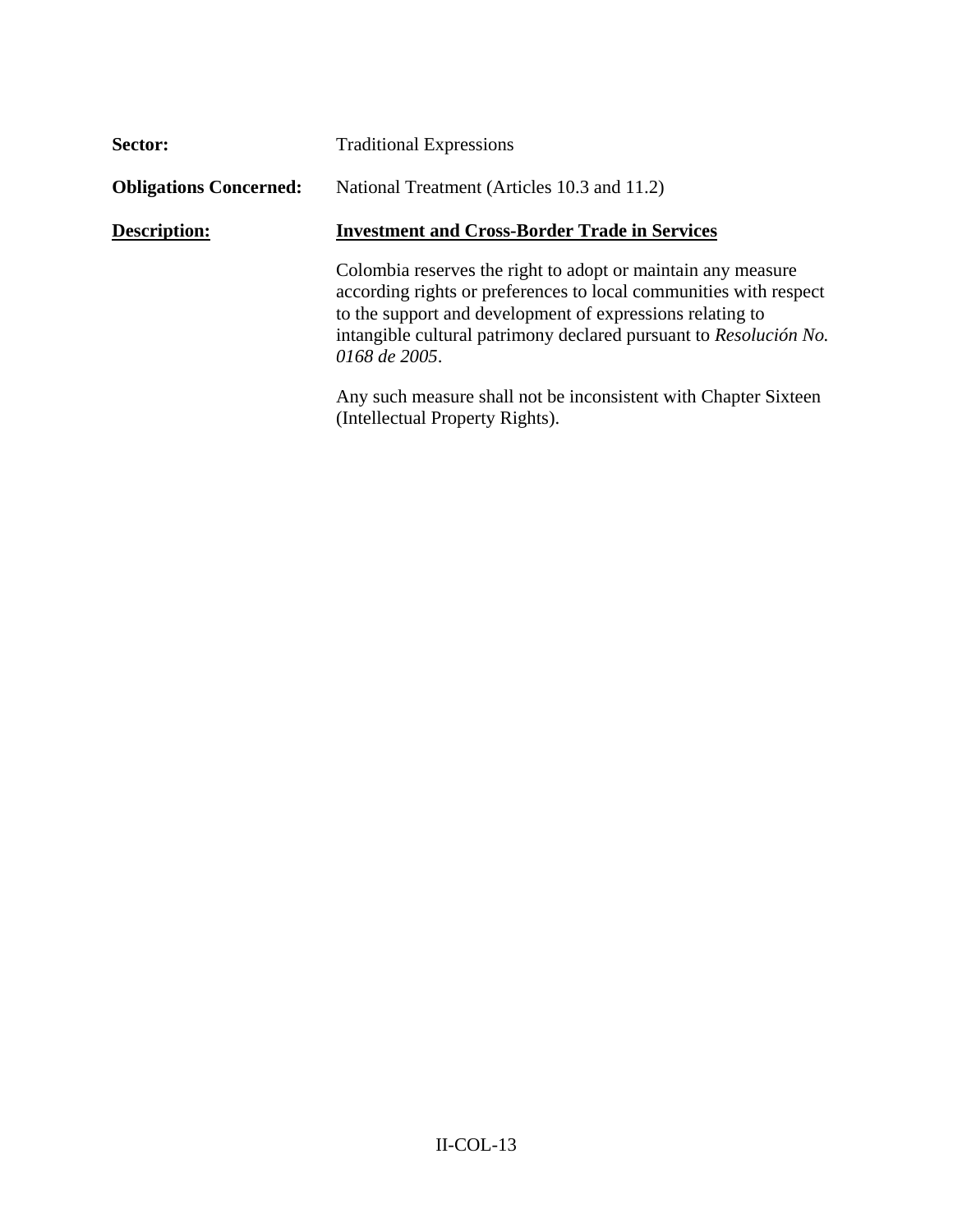| Sector:                       | <b>Interactive Audio and Video Services</b>                                                                                                                                                                                                                                                                                                                                                                                                                                                                                                                                                                                                                                                                                                                                                                                                                                           |  |
|-------------------------------|---------------------------------------------------------------------------------------------------------------------------------------------------------------------------------------------------------------------------------------------------------------------------------------------------------------------------------------------------------------------------------------------------------------------------------------------------------------------------------------------------------------------------------------------------------------------------------------------------------------------------------------------------------------------------------------------------------------------------------------------------------------------------------------------------------------------------------------------------------------------------------------|--|
| <b>Obligations Concerned:</b> | National Treatment (Article 11.2)<br>Performance Requirements (Article 10.9)                                                                                                                                                                                                                                                                                                                                                                                                                                                                                                                                                                                                                                                                                                                                                                                                          |  |
| Description:                  | <b>Investment and Cross-Border Trade in Services</b>                                                                                                                                                                                                                                                                                                                                                                                                                                                                                                                                                                                                                                                                                                                                                                                                                                  |  |
|                               | Subject to paragraphs 2 and 3, Colombia reserves the right<br>1.<br>to adopt or maintain measures to ensure that, upon a finding by the<br>Government of Colombia that Colombian audiovisual content is<br>not readily available to Colombian consumers, access to<br>Colombian audiovisual programming through interactive audio<br>and/or video services is not unreasonably denied to Colombian<br>consumers.                                                                                                                                                                                                                                                                                                                                                                                                                                                                      |  |
|                               | Colombia shall publish in advance any measure that it<br>2.<br>proposes to adopt addressing the unreasonable denial of access to<br>Colombian consumers of Colombian audiovisual content through<br>interactive audio and/or video services and shall provide interested<br>persons a reasonable opportunity to comment on the proposed<br>measure. At least 90 days before any proposed measure is<br>adopted, Colombia shall notify the other Parties of the proposed<br>measure. The notification shall provide information with respect to<br>the proposed measure, including information that forms the basis<br>for the Government of Colombia's finding that Colombian<br>audiovisual content is not readily available to Colombian<br>consumers and a description of the proposed measure. Such<br>measures must be consistent with Colombia's obligations under the<br>GATS. |  |
|                               | 3.<br>A Party may request consultations with Colombia regarding<br>the proposed measure. Colombia shall begin consultations with the<br>requesting Party within 30 days of the receipt of the request.<br>Colombia may exercise its right under paragraph 1 only if, as a<br>result of these consultations: (i) the requesting Party agrees that<br>Colombian audiovisual content is not readily available to<br>Colombian consumers and that the proposed measure is based on<br>objective criteria and has the least trade-restrictive impact possible;<br>(ii) Colombia agrees that the measure would be applied only to a<br>service supplied in Colombia by a company established in<br>Colombia; and (iii) the requesting Party and Colombia agree on<br>trade-liberalizing compensation in the interactive audio and video<br>services sector.                                 |  |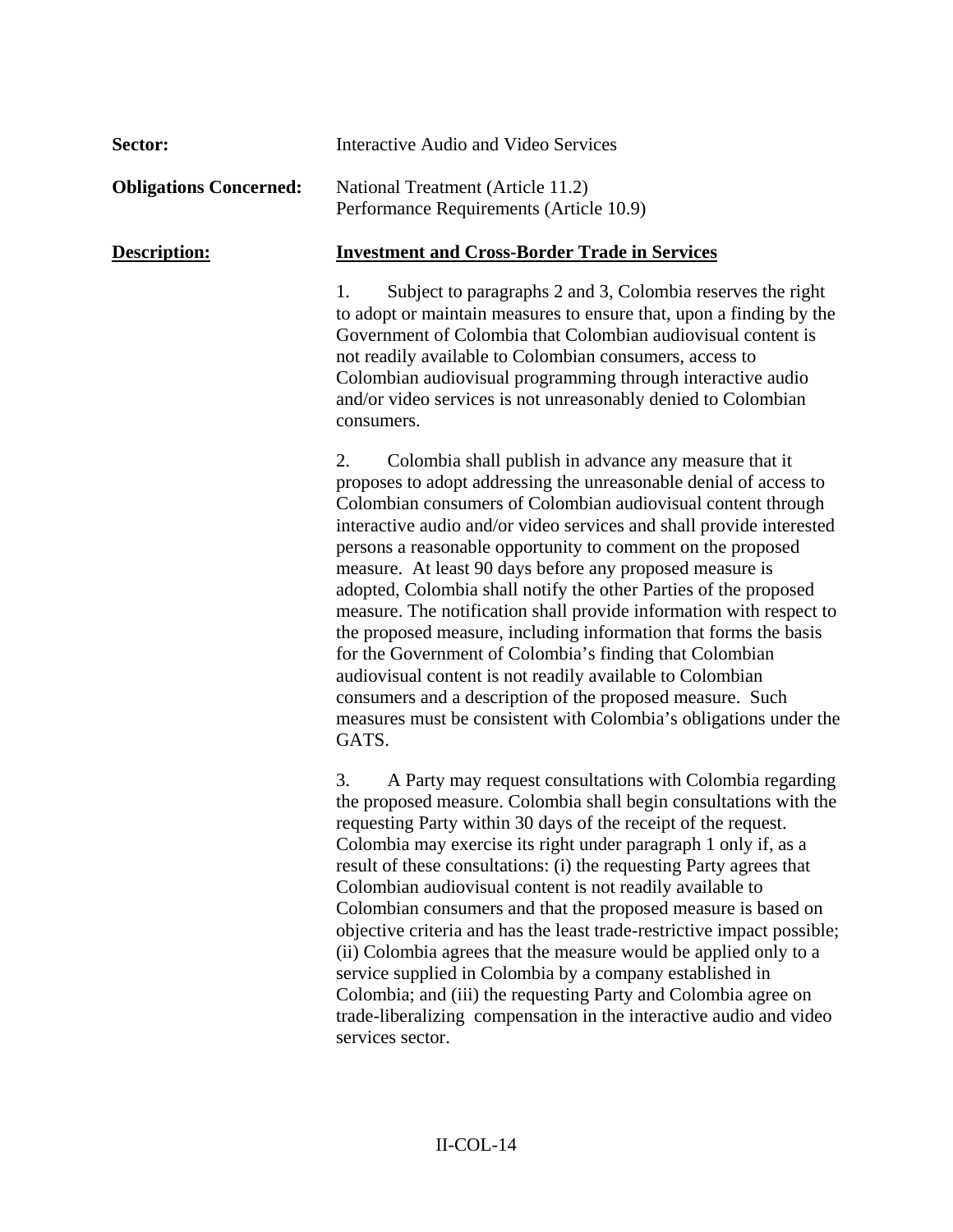| Sector:                       | Professional Services Excluding Accountants and Travel Agents                                                                                                                                                                                                                                                                                                                                                                                                                                                                                                                                                                                                                                                                                                                                                                                                                 |
|-------------------------------|-------------------------------------------------------------------------------------------------------------------------------------------------------------------------------------------------------------------------------------------------------------------------------------------------------------------------------------------------------------------------------------------------------------------------------------------------------------------------------------------------------------------------------------------------------------------------------------------------------------------------------------------------------------------------------------------------------------------------------------------------------------------------------------------------------------------------------------------------------------------------------|
| <b>Obligations Concerned:</b> | National Treatment (Article 11.2)<br>Local Presence (Article 11.5)<br>Market Access (Article 11.4)                                                                                                                                                                                                                                                                                                                                                                                                                                                                                                                                                                                                                                                                                                                                                                            |
| Description:                  | <b>Cross-Border Trade in Services</b>                                                                                                                                                                                                                                                                                                                                                                                                                                                                                                                                                                                                                                                                                                                                                                                                                                         |
|                               | Colombia reserves the right to adopt or maintain any measure that<br>would allow a professional, other than an accountant or travel<br>agent, who is a national of the United States to practice only to the<br>extent that the regional jurisdiction of the United States in which<br>that professional conducts his or her primary practice affords<br>treatment consistent with the obligations referenced in this entry to<br>a Colombian national who otherwise satisfies the relevant<br>authorization, licensing, or certification requirements to practice<br>that profession. Notwithstanding the preceding sentence,<br>Colombia shall permit such professionals who were practicing in<br>its territory prior to the date of entry into force of this Agreement<br>in accordance with Colombian law to continue practicing in<br>accordance with the existing law. |
|                               | For purposes of this entry, the regional jurisdiction of the United<br>States in which a professional conducts his or her primary practice<br>is the territory or regional level of government within which the<br>professional was licensed to practice and actually practiced most<br>frequently in the preceding 12–month period.                                                                                                                                                                                                                                                                                                                                                                                                                                                                                                                                          |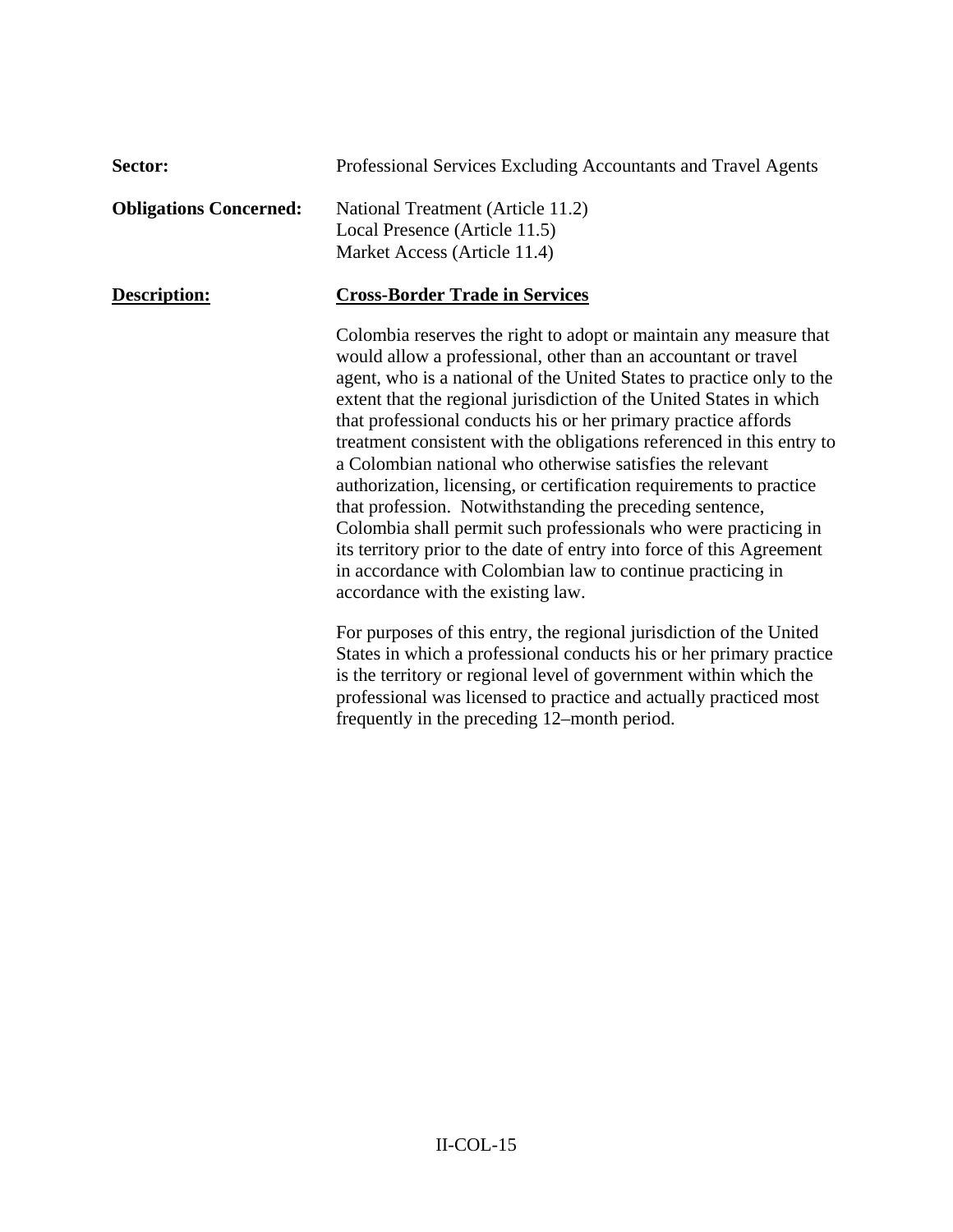| Sector:                       | Road and RiverTransport                                                                                                                                                                                                                                                                        |  |
|-------------------------------|------------------------------------------------------------------------------------------------------------------------------------------------------------------------------------------------------------------------------------------------------------------------------------------------|--|
| <b>Obligations Concerned:</b> | Most Favored Nation Treatment (Article 11.3)                                                                                                                                                                                                                                                   |  |
| <b>Description:</b>           | <b>Cross-Border Trade in Services</b>                                                                                                                                                                                                                                                          |  |
|                               | Colombia reserves the right to adopt or maintain any measure that<br>accords differential treatment to countries under any bilateral or<br>multilateral international agreement signed after the date of entry<br>into force of this Agreement involving road and river transport<br>services. |  |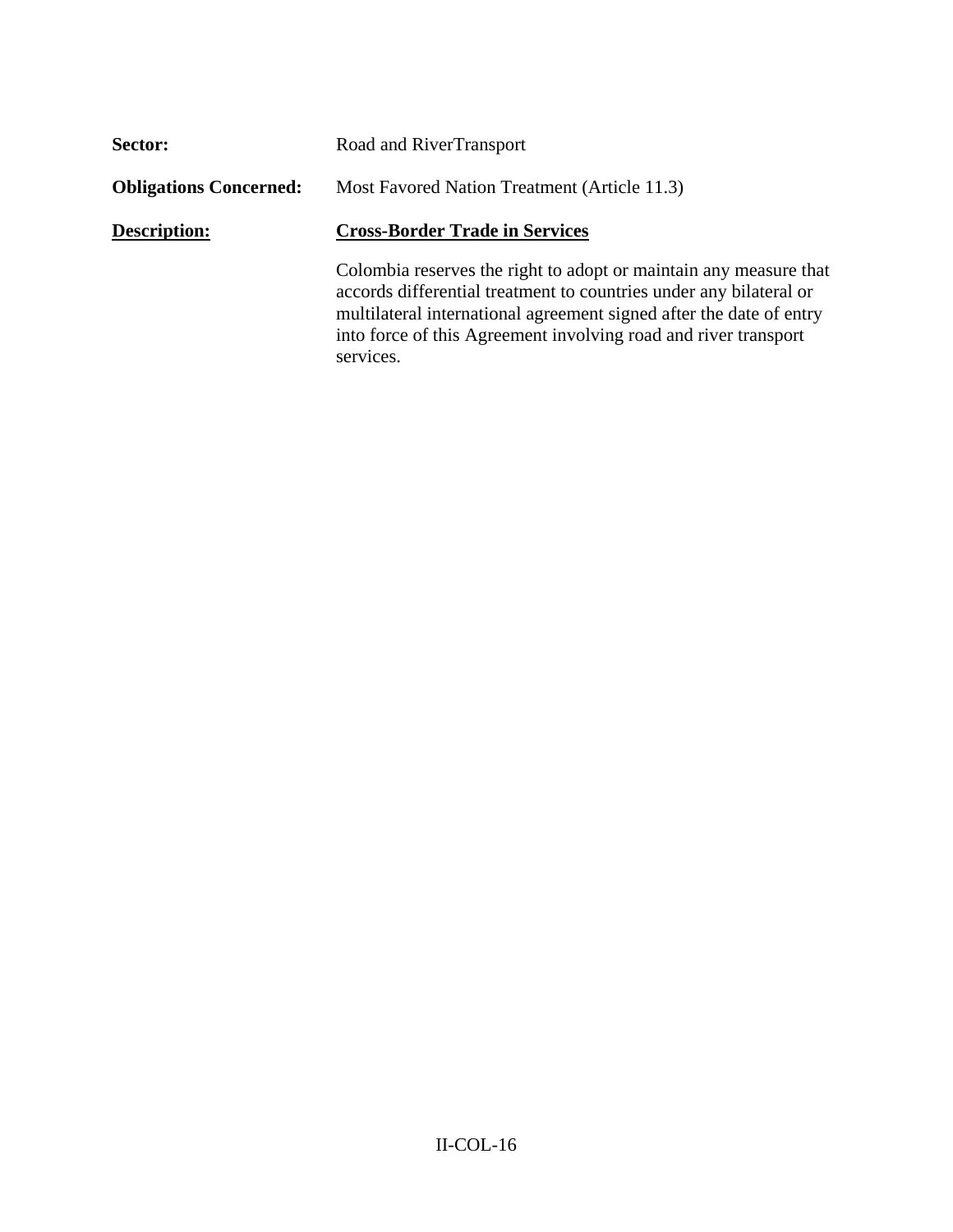| Sector:                       | <b>All Sectors</b>                |                                                                                                                                                                                                                                                                                                        |  |  |
|-------------------------------|-----------------------------------|--------------------------------------------------------------------------------------------------------------------------------------------------------------------------------------------------------------------------------------------------------------------------------------------------------|--|--|
| <b>Obligations Concerned:</b> | National Treatment (Article 10.3) |                                                                                                                                                                                                                                                                                                        |  |  |
| Description:                  | <b>Investment</b>                 |                                                                                                                                                                                                                                                                                                        |  |  |
|                               | 1.                                | Colombia reserves the right to adopt any measure for<br>reasons of public order pursuant to Article 100 of the Constitución<br>Política de Colombia (1991), provided that Colombia promptly<br>provides written notice to each other Party that it has adopted the<br>measure and that the measure:    |  |  |
|                               | (a)                               | is applied in accordance with the procedural requirements<br>set out in the Constitución Política de Colombia (1991) and<br>its implementing legislation, such as the requirements set<br>out in Articles 213, 214, and 215 of the Constitución<br>Política de Colombia (1991) and in Ley 137 de 1994; |  |  |
|                               | (b)                               | is adopted or maintained only where a genuine and<br>sufficiently serious threat is posed to one of the<br>fundamental interests of society;                                                                                                                                                           |  |  |
|                               | (c)                               | is not applied in an arbitrary or unjustifiable manner;                                                                                                                                                                                                                                                |  |  |
|                               | (d)                               | does not constitute a disguised restriction on investment;<br>and                                                                                                                                                                                                                                      |  |  |
|                               | (e)                               | is necessary and proportional to the objective it seeks to<br>achieve.                                                                                                                                                                                                                                 |  |  |
|                               | 2.                                | Without prejudice to any claim that may be submitted to<br>arbitration pursuant to Article 10.16.1, a claimant may submit to<br>arbitration under Section B of Chapter 10 a claim that:                                                                                                                |  |  |
|                               | (a)                               | Colombia has adopted a measure for which it has provided<br>notice pursuant to paragraph 1; and                                                                                                                                                                                                        |  |  |
|                               | (b)                               | the claimant or, as the case may be, an enterprise of<br>Colombia that is a juridical person that the claimant owns<br>or controls directly or indirectly, has incurred loss or<br>damage by reason of, or arising out of, the measure.                                                                |  |  |
|                               |                                   | In the event of such a claim, Section B shall apply, <i>mutatis</i><br><i>mutandis</i> , and all references in Section B to a breach, or to an<br>alleged breach, of an obligation under Section A shall be<br>understood to refer to the measure, which would constitute a                            |  |  |

## II-COL-17

breach of an obligation under Section A but for this entry.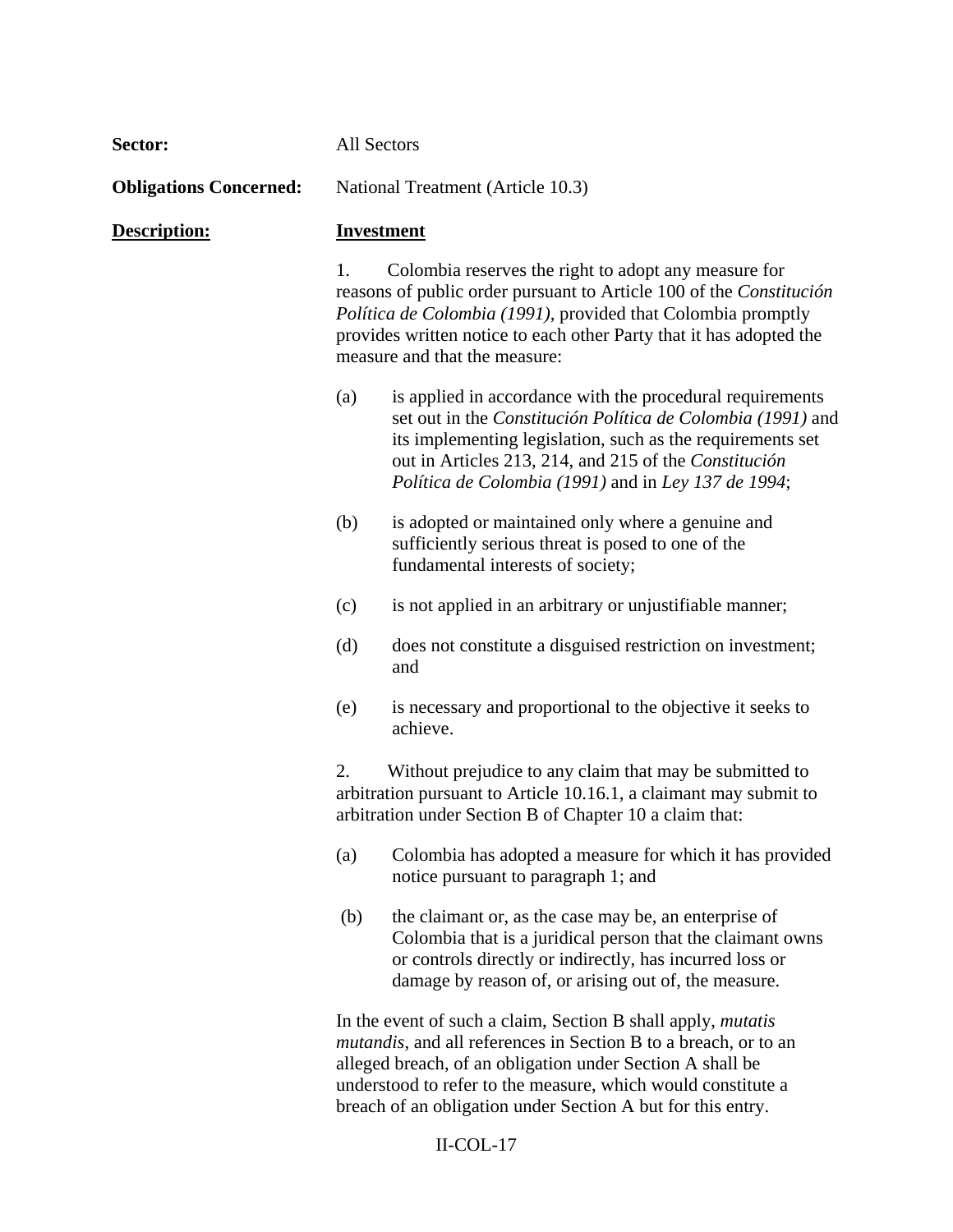However, no award may be made in favor of the claimant if Colombia establishes to the satisfaction of the tribunal that the measure satisfies all the conditions listed in subparagraphs (a) through (e) of paragraph 1.

- 3. (a) Following receipt of the notice referred to in paragraph 1, a Party may request in writing the establishment of an arbitral panel to consider whether the measure referred to in paragraph 1 satisfies all of the conditions listed in subparagraphs (a) through (e) of that paragraph. The Party shall deliver the request to the other Parties. An arbitral panel shall be established upon delivery of the request.
	- (b) Any other Party may join the arbitral panel proceedings as a complaining Party on delivery of written notice to the other Parties.<sup>[2](#page-17-0)</sup> The notice shall be delivered at the earliest possible time, and in any event no later than seven days after the date of the request referred to in subparagraph (a).
	- (c) Unless otherwise agreed by the disputing Parties, only the dispute settlement provisions of Chapter 21 (Dispute Settlement) referred to in this subparagraph shall apply to the panel proceedings:
		- (i) the panel shall be selected and perform its functions in a manner consistent with the provisions of Chapter 21 (Dispute Settlement) and the Model Rules of Procedure, except that Article 21.10.4 through 21.10.6 shall not apply;
		- (ii) in lieu of Article 21.10.4, the terms of reference shall be:

 "To examine, in light of the relevant provisions of Colombia's Annex II entry on public order, the matter referenced in the panel request and to make a determination as to whether the measure referred to in paragraph 1 of Colombia's entry satisfies all the conditions listed in subparagraphs (a) through (e) of that paragraph, and to deliver

<span id="page-17-0"></span><sup>&</sup>lt;sup>2</sup> For greater certainty, this subparagraph is without prejudice to Article 21.2.2 (Dispute Settlement)